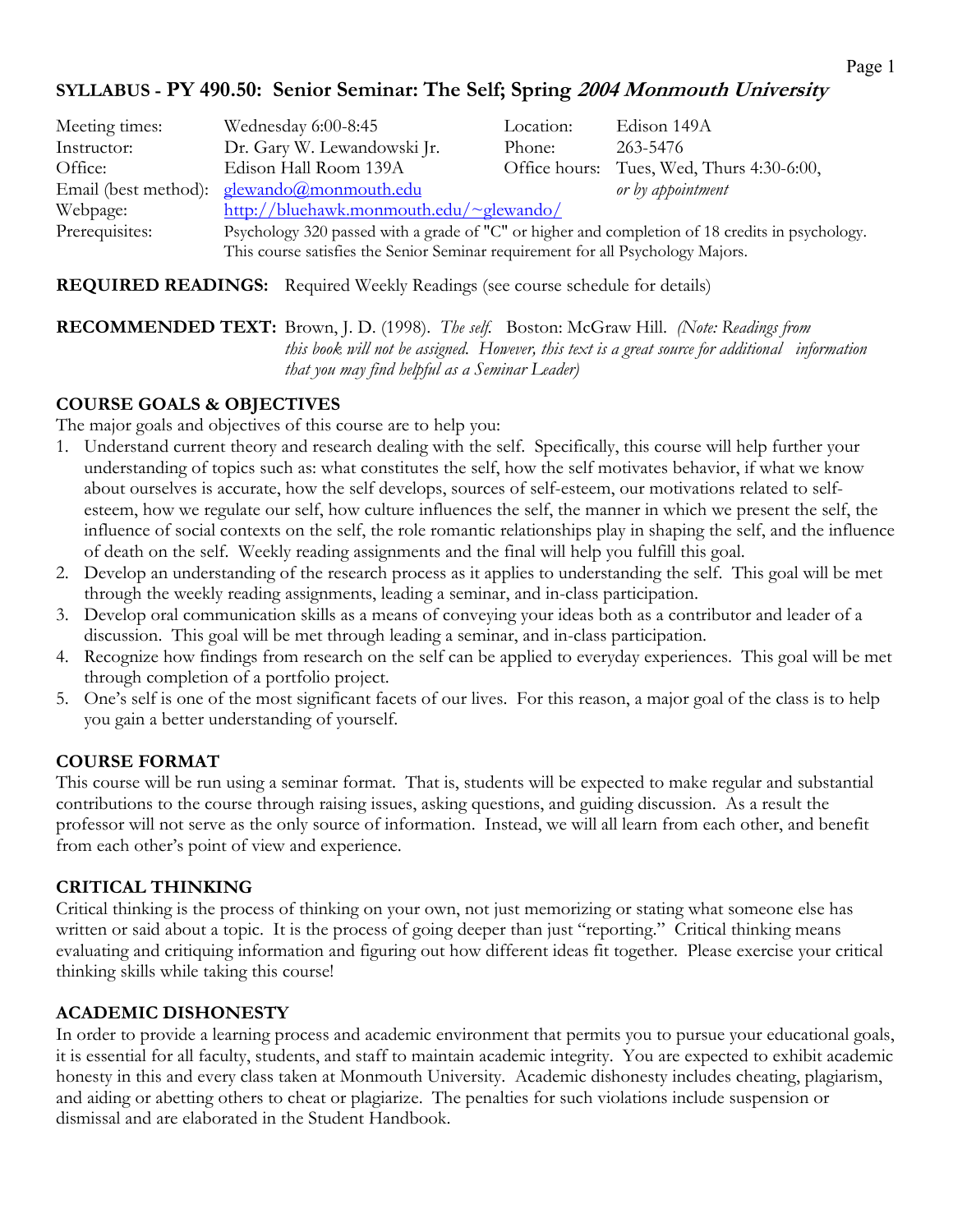#### **STATEMENT ON SPECIAL ACCOMMODATIONS**

Special accommodations are provided by the University for students with Learning and or Physical Disabilities. If you have such a need, it is important that you see me IMMEDIATELY to discuss your needs.

#### **LATENESS POLICY**

Part of this class (and life in general) is time management. Therefore, if you know that you will be gone on a day that an assignment is due, you should turn the assignment in BEFORE you leave. All material must be submitted by the date given in class, at the **beginning** of the specified class. Generally speaking late assignments WILL NOT be accepted. This course is structured so that YOU choose a large portion of what you will be doing and when those things will be due. Since you are choosing the due date or know when things are due well ahead of time, I expect you to complete assignments on time. *{NOTE: In extreme cases I may accept late assignments. However, you will lose 10% of the points each day of the week it is late and it will not be accepted for any reason if it is more than 2 days late.}* 

> **Please avoid missing deadlines. This is one of the most common ways that good students have their grade negatively influenced.**

| <b>GRADING SUMMARY</b>           |            |              | <b>COMPUTING GRADES</b> |              |           |
|----------------------------------|------------|--------------|-------------------------|--------------|-----------|
| <b>Seminar Leader</b>            | 80 Points  | $\mathbf{A}$ | 419-450                 | $\mathbf C$  | 329-346   |
| <b>Weekly Reading Assignment</b> | 120 Points | $A -$        | 405-418                 | $C -$        | 315-328   |
| <b>Self Portfolio</b>            | 120 Points | $B +$        | 392-404                 | $D +$        | 302-314   |
| <b>Course Participation</b>      | 80 Points  | B            | 374-391                 | D            | 284-301   |
| Final Exam                       | 50 Points  | $B -$        | 360-373                 | $\mathbf{D}$ | 270-283   |
| <b>TOTAL</b>                     | 450 Points | $C+$         | 347-359                 | $\mathbf F$  | $0 - 269$ |

*(Please keep track so you always know where you stand!!)*

## **EVALUATION OPPORTUNITIES (450 points Total)**

Because few students excel at (and feel comfortable with) all forms of evaluation, you will have the opportunity to demonstrate your grasp of the course material in a number of ways. Your final grade will be calculated based on your performance of several activities. Each component is described below.

#### **1. Seminar Leader ( 80 Points )**

- For one class during the semester (to be scheduled the first week of class), you will serve as the seminar leader. Your responsibilities include:
	- 1. Briefly summarize each of the readings (through whatever method you choose, but I encourage you to ask your classmates a series of content-based questions as part of this)
	- 2. Lead the discussion of each reading by posing thought-provoking questions, raising critical issues, suggesting applications, contemplating future studies, etc.
	- 3. Class activity/demonstration related to the topic. This can be as creative as you like (provided it is academically related to your topic). It can take the form of movie or music clips, activities, demonstrations, debates, additional reading, etc.
- Schedule a meeting with me at least one week prior to your seminar to discuss its content.
- You will be graded on your ability to present the material in an engaging fashion, your ability to promote topic-relevant discussion, your use of time, and your overall organization.
- On the day of your presentation, you will provide me with an outline of your seminar (questions you plan to ask, activities you plan to do, how you want things to go, etc.)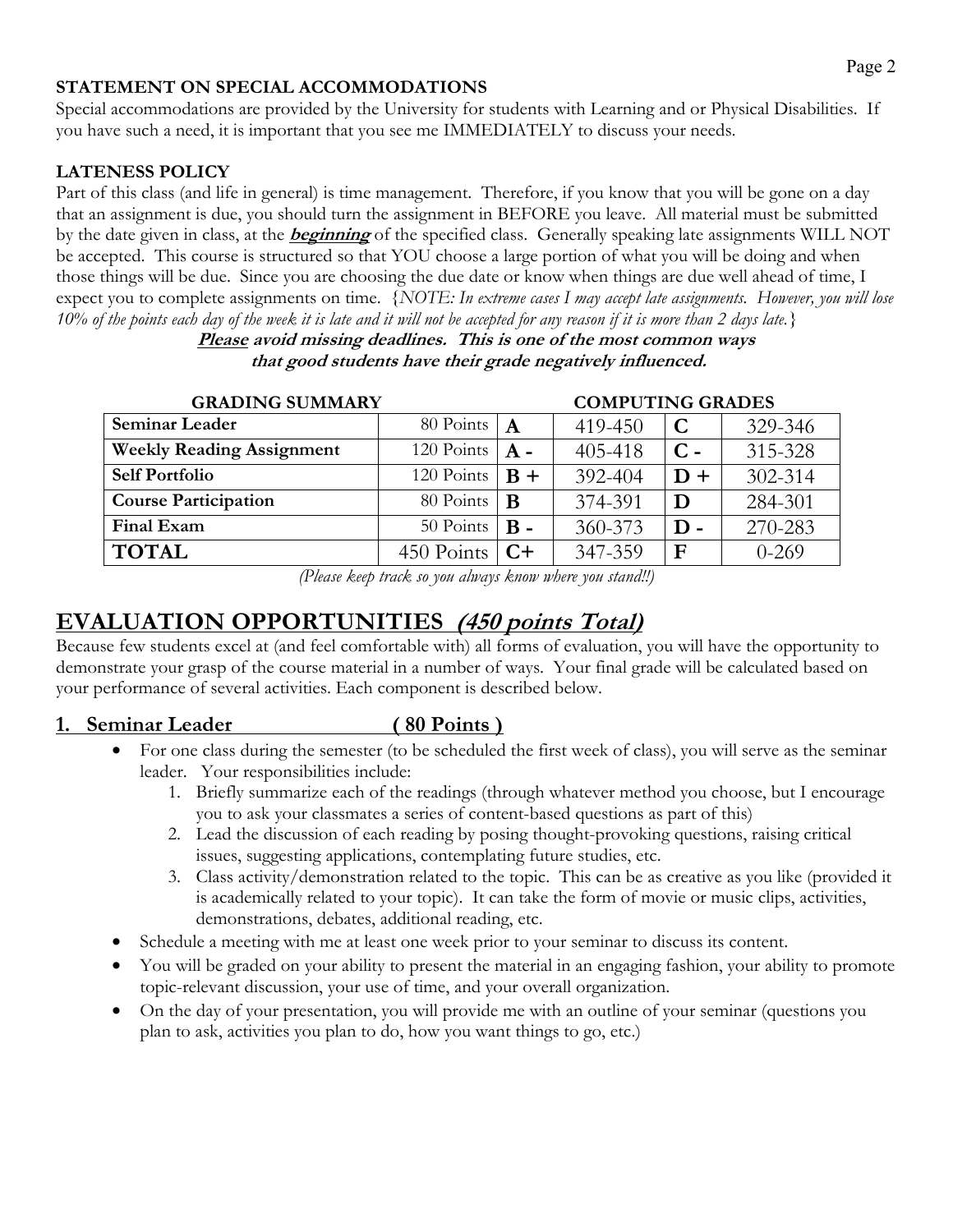### **2. Weekly Reading Assignment ( 120 Points )**

- For each class you will be required to read several articles related to the day's topic.
- For **each** reading, you need to submit 3 discussion questions, along with a few thoughts on each. I will pass these along to the seminar leader to help in organizing the seminar.
- These questions must be submitted to me via email (in the body of the email, not as an attachment) by 6:00 PM Tuesday night (the time/date stamp on the email will serve as the determinant of punctuality).
- Questions for each reading should be submitted in a neat and organized fashion as follows:

## **Article One's Author & Title:** {type in the info}

**Question 1:** {type in your question}

- **a)** {Give a few possible answers, talking points, related topics, thoughts etc. for each question (please use bullet points and sentences instead of paragraph form)}
- Weekly questions will be worth 10 points each. Your lowest two grades will be dropped.
- Weekly questions will be graded on completeness, thoughtfulness, originality, and quality of writing (proper grammar, sentence structure, organization, etc.). Questions that do an average job will receive 7 points. Questions of exceptional quality and thoughtfulness will receive 8-10 points. Questions of other quality levels will receive 0-6 points depending on fulfillment of the above criteria. These will be graded and returned via email.

### **3. Self Portfolio ( 120 Points )**

- Your major project/paper for this class will involve creating a portfolio/book about yourself. Each week you will be responsible for making another contribution to the portfolio.
- Each week's chapter will be based on the class discussion from that day and will be assigned at the end of class. At that time, more specific information about the particular assignment will be provided.
- Individual chapters will be worth 10 points each. Your lowest two grades will be dropped.
- The final compilation of the portfolio (including Table of Contents & Forward) is also worth 10 points.

#### **A few words about the portfolio…**

Please keep in mind that submitted portfolios will only be read by the professor and will be returned to you the following week. Students are encouraged to withhold any personal information that may be uncomfortable to disclose and should not "over share."

Past students have found this portfolio assignment to be a very worthwhile and rewarding experience. **However,** if you find the idea of exploring and writing about aspects of your self on a weekly basis to be anxiety provoking, or in any way uncomfortable, you may want to consider taking a different section of Senior Seminar that deals with another topic. Please take a moment to review the specific things you will be asked to write about in the "Portfolio Chapter Descriptions" section of the syllabus. Additionally, if you decide to stay in the course but find one of the individual topics difficult for you to write about, you can choose to skip up to two of the assigned chapters since your lowest two grades for the portfolio are dropped. If you have any questions please don't hesitate to contact me either during office hours or over email.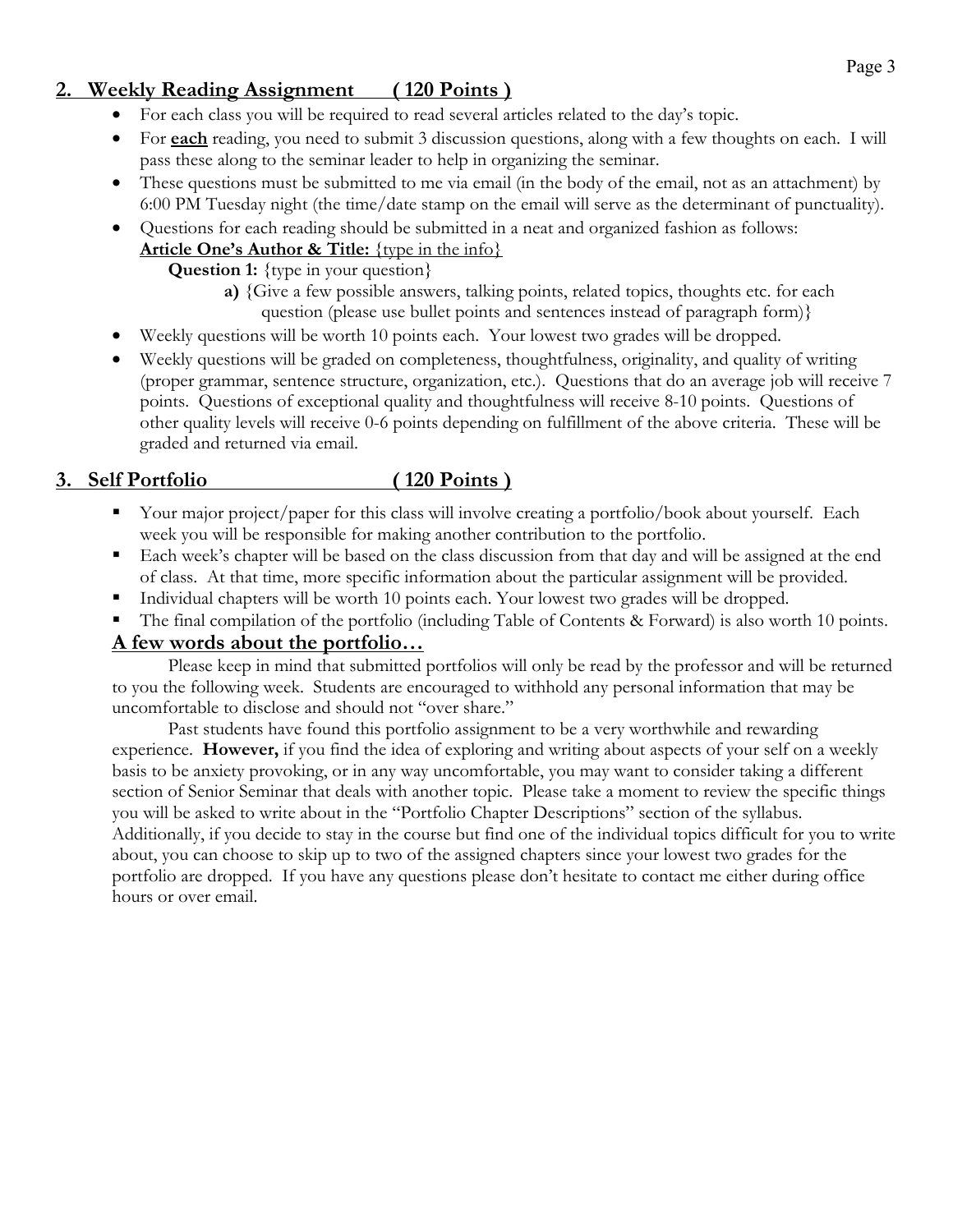#### **4. Course Participation ( 80 Points )**

- Since this is a senior level course, and has a limited number of students, the class will be conducted in seminar format. Therefore, I will expect every student to be active in class discussions. Aside from simply paying attention to the current discussion and not be distracted by other work, daydreaming, engaged in side conversations, this responsibility involves asking questions, and making thoughtful contributions to class discussion.
- Your participation will be evaluated in terms of the overall quantity and quality of your contributions throughout the semester.
- Students who do an average job of participating in class discussion will receive 60 points. Those with outstanding participation will receive 72-80 points. Those with average participation will receive 56-71 points. Other quality and quantity levels will receive 0-55 points. Following each class I will assess your participation in terms of quantity and degree of thoughtfulness.
- Please check with me if you are ever unsure about the quality of your participation.
- Unexcused absences will have a substantial impact on your participation grade.

#### **5. Final Exam ( 50 Points )**

- The final exam will be comprehensive in nature. It will cover material from the entire course including past quizzes, lectures, class activities, assigned readings, etc.
- The final will be worth 50 points and must be taken to pass the course.
- The comprehensive nature of the final, by encouraging you to study everything at once, will help you to synthesize everything you have learned and develop more sophisticated connections among the topics.
- You will also be required to bring a finalized version of your portfolio with you for the final.

### **6. Fulfillment of Student Responsibilities**

My responsibility as your professor is to present material in a clear and interesting way that will allow you the opportunity to enhance your knowledge of the subject manner and help you grow as a person. Learning is a complimentary process in which teacher and student work together toward the same goal: maximizing student knowledge and growth. As part of this process, your responsibility as a student is the following:

a) Attendance - Students are expected to attend every class. Lectures and other class activities constitute the heart of this class. Missing the opportunity to learn in class (through absence or lateness) is the most typical reason for students' lack of success/learning. Please make the effort to attend every class. Though not graded directly, attendance is a prerequisite for participation

#### **An absence will only be considered excused if: (this will be strictly enforced)**

1) You notify me BEFORE the class that you are unable to attend via email, office phone, or in person.

2) You provide official documentation that I will be able to verify through a phone call.

b) Obtain Extra Help When Needed – If you are struggling with any aspect of this course, it is your responsibility to let me know. I will do EVERYTHING I can to make sure you have every opportunity to be successful in this class. However, this process starts with you. I am very available by email and encourage you to email me for clarification on ANYTHING (lecture material, class procedures, due dates, requirements etc.). I am also available to help you during office hours (if all of those times do not work for you, I am happy to schedule specific meetings with you).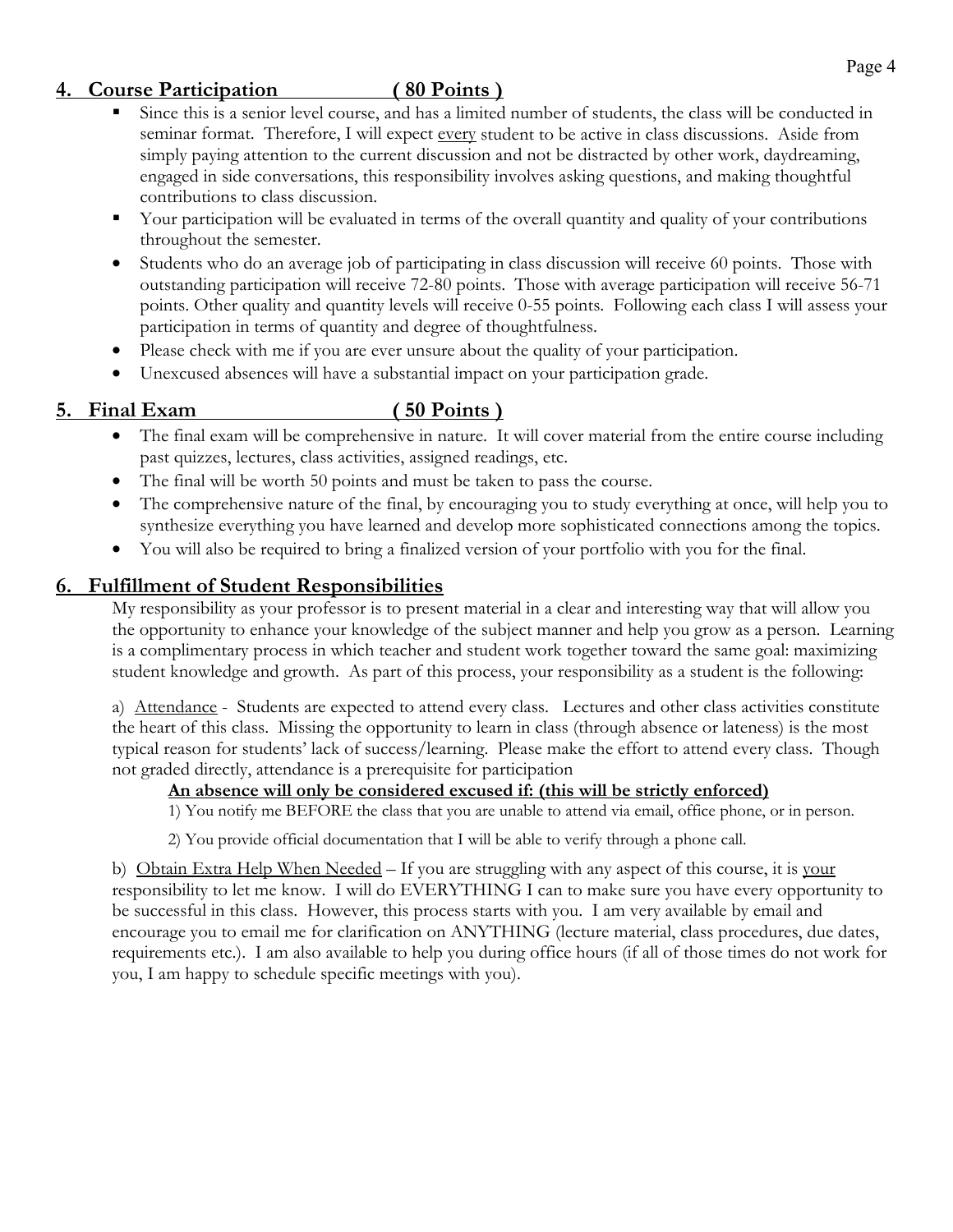# Page 5

# **Senior Seminar: The Self Tentative Class Schedule**

| <b>Date</b> |                         | <b>Lecture Topic</b>                             | Reading                                                                                                                                                                                                                                                                                                                                                                                                                                                                      |  |  |  |
|-------------|-------------------------|--------------------------------------------------|------------------------------------------------------------------------------------------------------------------------------------------------------------------------------------------------------------------------------------------------------------------------------------------------------------------------------------------------------------------------------------------------------------------------------------------------------------------------------|--|--|--|
| $21$ -Jan   | $\mathbf{1}$            | <b>Class</b><br>Introduction                     | Syllabus                                                                                                                                                                                                                                                                                                                                                                                                                                                                     |  |  |  |
| 28-Jan      | 2 <sub>1</sub>          | What is the Self?                                | James, W. (1999). The self. In R. F. Baumeister (Ed.), The self in social psychology (pp. 69-<br>77). Philadelphia, PA: Psychology Press.<br>Leary, M. R., & Tangney, J. P. (2003). The self as an organizing construct in the<br>behavioral and social sciences. In M. R. Leary, & J. P. Tangney (Eds.), Handbook of self<br>and identity (pp. 3-14). New York, NY: Guilford Press.<br>Markus, H. & Nurius, P. (1986). Possible selves. American Psychologist, 41, 954-969. |  |  |  |
| 4-Feb       | $\overline{\mathbf{3}}$ | <b>Self-Concept</b><br>Content and<br>Motivation | Kernis, M. H., & Goldman, B. M. (2003). Stability and variability in self-concept and<br>self-esteem. In M. R. Leary, & J. P. Tangney (Eds.), Handbook of self and identity (pp. 106-<br>127). New York, NY: Guilford Press.<br>Swann, W. B., Rentfrow, P. J., & Guinn, J. S. (2003). Self-verification: The search for<br>coherence. In M. R. Leary, & J. P. Tangney (Eds.), Handbook of self and identity (pp. 367-<br>383). New York, NY: Guilford Press.                 |  |  |  |
| 11-Feb      | $\overline{\mathbf{4}}$ | Self-Knowledge:<br><b>Fact or Fiction</b>        | Shauger, J. S., & Schoeneman, T. J. (1999). Symbolic interactionist view of self-<br>concept: Through the looking glass darkly. In R. F. Baumeister (Ed.), The self in social<br>psychology (pp. 25-42). Philadelphia, PA: Psychology Press.<br>Taylor, S.E., & Brown, J.D. (1994). Positive illusions and well-being revisited:<br>Separating fact from fiction. Psychological Bulletin, 116, 21-27.                                                                        |  |  |  |
| 18-Feb      |                         |                                                  | Harter, S. (2003). The development of self-representations during childhood and<br>5 Self-Development adolescence. In M. R. Leary, & J. P. Tangney (Eds.), <i>Handbook of self and identity</i> (pp. 610-<br>642). New York, NY: Guilford Press.                                                                                                                                                                                                                             |  |  |  |
| $25$ -Feb   | 6                       | Sources of Self-<br><b>Esteem</b>                | Carver, C.S., Lawrence, J.W., & Scheier, M.F. (1999). Self-discrepancies and affect:<br>Incorporating the role of feared selves. Personality & Social Psychology Bulletin, 25, 783-792.<br>Baumgardner, A.H. (1990). To know oneself is to like oneself: Self-certainty and self-<br>affect. Journal of Personality and Social Psychology, 58(6). 1062-1072.                                                                                                                 |  |  |  |
| 3-Mar       | 7                       | Self-Esteem<br><b>Motives</b>                    | Tesser, A. (2003). Self-Evaluation. In M. R. Leary, & J. P. Tangney (Eds.), Handbook of<br>self and identity (pp. 275-290). New York, NY: Guilford Press.<br>Baumeister, R.F., Bushman, B.J., & Campbell, W.K. (2000). Self-esteem, narcissism,<br>and aggression: Does violence result from low self-esteem or from threatened egotism?<br>Current Directions in Psychological Science, 9(1), 26-29.                                                                        |  |  |  |
| $10-Mar$    |                         |                                                  | <b>Spring Break</b>                                                                                                                                                                                                                                                                                                                                                                                                                                                          |  |  |  |
| $17-Mar$    | 8                       | Self-Regulation &<br><b>Self-Awareness</b>       | Carver, C.S. (2003) Self-Awareness. In M. R. Leary, & J. P. Tangney (Eds.), Handbook<br>of self and identity (pp. 179-198). New York, NY: Guilford Press.<br>Baumeister, R. F., Bratslavsky, E., Muraven, M., & Tice, D. (1999). Ego depletion: Is<br>the active self a limited resource? In R. F. Baumeister (Ed.), The self in social psychology<br>(pp. 317-336). Philadelphia, PA: Psychology Press.                                                                     |  |  |  |
| $24$ -Mar   | 9                       | Culture and the<br>Self                          | Markus, H. R., & Kitayama, S. (2991). Culture and the self: Implications for cognition,<br>emotion, and motivation. Psychological Review, 98, 224-253.                                                                                                                                                                                                                                                                                                                       |  |  |  |
| $31-Mar$    |                         | 10 Self-Presentation                             | Schlenker, B. R. (2003). Self-Presentation. In M. R. Leary, & J. P. Tangney (Eds.),<br>Handbook of self and identity (pp. 492-518). New York, NY: Guilford Press.<br>Leary, M. R., Tchividjian, L. R., Kraxberger, B. E. (1999) Self-presentation can be<br>hazardous to your health: Impression management and health risk. In R. F. Baumeister<br>(Ed.), The self in social psychology (pp. 69-77). Philadelphia, PA: Psychology Press.                                    |  |  |  |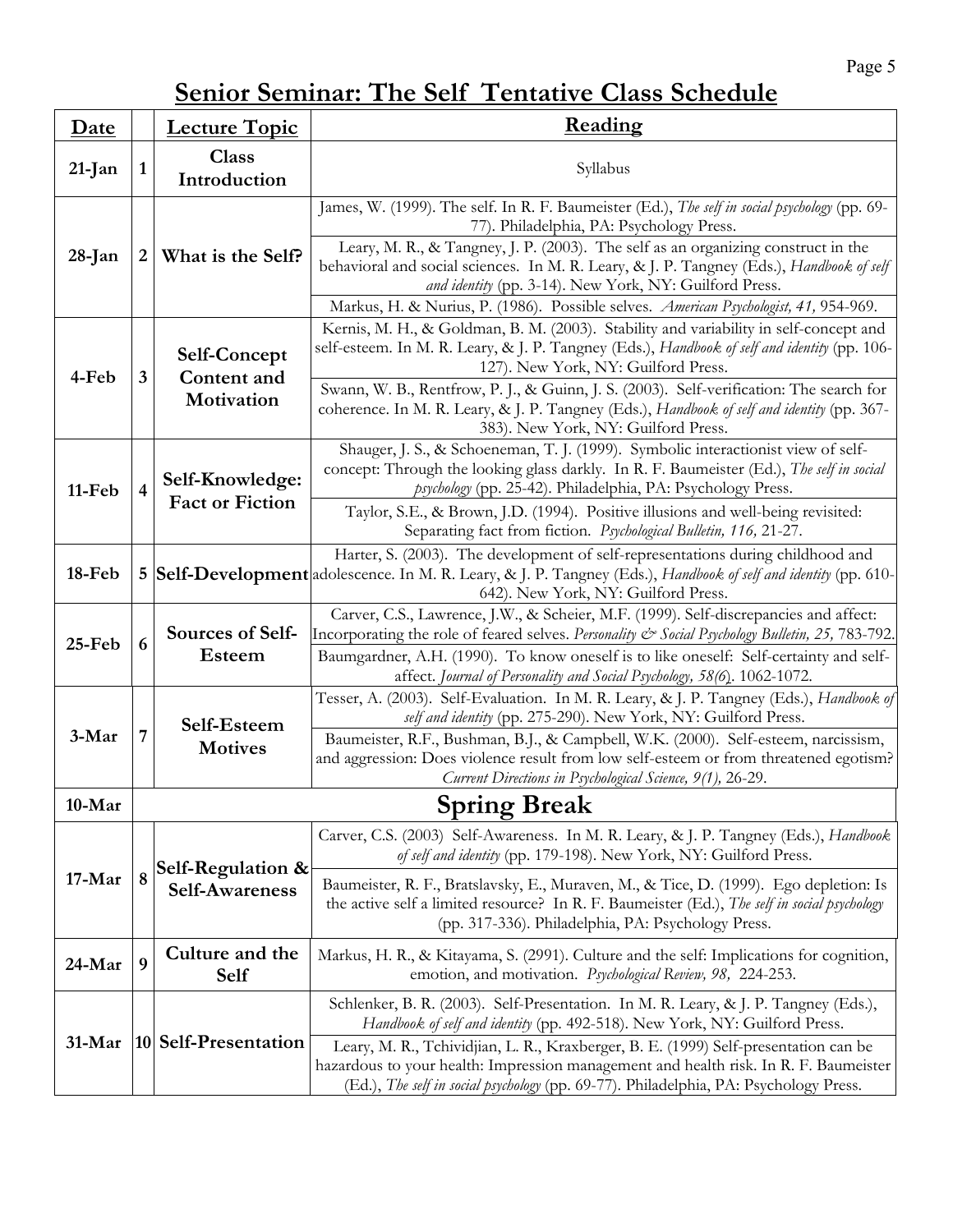# **Senior Seminar: The Self Tentative Class Schedule Continued**

|            |                 | The Self in a                                                | Leary, M.R., Tambor, E.S., Terdal, S.K., & Downs, D.L. (1995). Self-esteem as an<br>interpersonal monitor: The sociometer hypothesis. Journal of Personality and Social<br>Psychology, 68(3), 518-530.                                                                                                     |
|------------|-----------------|--------------------------------------------------------------|------------------------------------------------------------------------------------------------------------------------------------------------------------------------------------------------------------------------------------------------------------------------------------------------------------|
| $7-Apr$    | 11              | <b>Social Context</b>                                        | Tice, D. M., & Wallace, H. M. (2003). The Reflected Self: Creating Yourself as (You<br>Think) Others See You In M. R. Leary, & J. P. Tangney (Eds.), Handbook of self and<br>identity (pp. 91-105). New York, NY: Guilford Press.                                                                          |
| $14$ -Apr  | 12              | Relationships<br>and the Self:<br>General                    | Aron, A. (2003). Self and close relationships. In M. R. Leary, & J. P. Tangney (Eds.),<br>Handbook of self and identity (pp. 442-461). New York, NY: Guilford Press.                                                                                                                                       |
|            |                 |                                                              | Hinde, R. A., Finkenauer, C., & Auhagen, A. E. (2001). Relationships and the self-<br>concept. Personal Relationships, 8, 187-204.                                                                                                                                                                         |
| $21-Apr$   | 13              | Relationships<br>and the Self:<br>Maintenance, &<br>Break-Up | Aron, A., Norman, C. C., & Aron, E. (1998). The self-expansion model and<br>motivation. Representative Research in Social Psychology, 22, 1-13.                                                                                                                                                            |
|            |                 |                                                              | Campbell, W. K., & Baumeister, R. F. (2001). Is loving the self necessary for loving<br>another? An examination of identity and intimacy. In G. J. O. Fletcher & M. S. Clark<br>(Eds.) Blackwell handbook of social psychology: Interpersonal processes (pp 437-456). Malden,<br>MA: Blackwell Publishing. |
| $28-Apr$   | 14              | Self & Death                                                 | Tuesdays With Morrie                                                                                                                                                                                                                                                                                       |
| <b>TBA</b> | 15 <sup>1</sup> | <b>Final Exam</b>                                            |                                                                                                                                                                                                                                                                                                            |

# **Senior Seminar: The Self Portfolio Chapter Descriptions**

**r** 

|     |                                               |                                                                                                                                                                                                                                                                                                                                                                                                                                                                                                                                                                                                                                                                                             | Date       |
|-----|-----------------------------------------------|---------------------------------------------------------------------------------------------------------------------------------------------------------------------------------------------------------------------------------------------------------------------------------------------------------------------------------------------------------------------------------------------------------------------------------------------------------------------------------------------------------------------------------------------------------------------------------------------------------------------------------------------------------------------------------------------|------------|
|     | <b>Lecture Topic</b>                          | <b>Chapter Description</b>                                                                                                                                                                                                                                                                                                                                                                                                                                                                                                                                                                                                                                                                  | <u>Due</u> |
| Ch1 | <b>Class Introduction</b>                     | Based on the activity & interview questions from class, create a profile of yourself.<br>Provide the questions that were asked as well as your answers. You should also<br>include a recent photo of yourself as part of the profile.                                                                                                                                                                                                                                                                                                                                                                                                                                                       | $28$ -Jan  |
| Ch2 | What is the Self?                             | Describe your self using the dimensions outlined by James. What is your view of<br>the self? How is it similar/different from James, Markus, and the approaches of<br>your classmates? What would you change? Describe your possible selves. How<br>do these influence your cognitions and behavior. As you complete this, please be<br>sure to explain key concepts in your own words.                                                                                                                                                                                                                                                                                                     | $4$ -Feb   |
| Ch3 | <b>Self-Concept Content</b><br>and Motivation | Stability Vs. Change - Interview someone that has known you over the past 15<br>years (parent, grandparent, spouse, relative, etc.) by having them complete the<br>interview questions from Ch1 for you 5, 10, & 15 years ago. That is, they will<br>describe you by answering those questions for 3 separate times. At the top of<br>each you should write "Me at age # according to ______" Once they are done<br>with your three descriptions, see if they think you are largely the same person in<br>each description, or if you have changed. Include the descriptions in your<br>chapter, as well as you own assessment of how you have changed and how you<br>have stayed the same. | 11-Feb     |
| Ch4 | Self-Knowledge: Fact<br>or Fiction            | Describe yourself on 10 dimensions of your choice (you can use info from<br>previous weeks or think of new ones) Next, think of the person at Monmouth<br>that knows you best. Describe in detail how you believe this person sees you on<br>the 10 dimensions. How similar/dissimilar is this to how you see yourself? Does<br>this agree with theory? Next, have this person describe how they actually see you<br>on the 10 dimensions. How similar/dissimilar is this to how you see yourself?<br>Does this agree with theory? Can you count on them to tell the truth? Why/why<br>not?                                                                                                 | $18$ -Feb  |